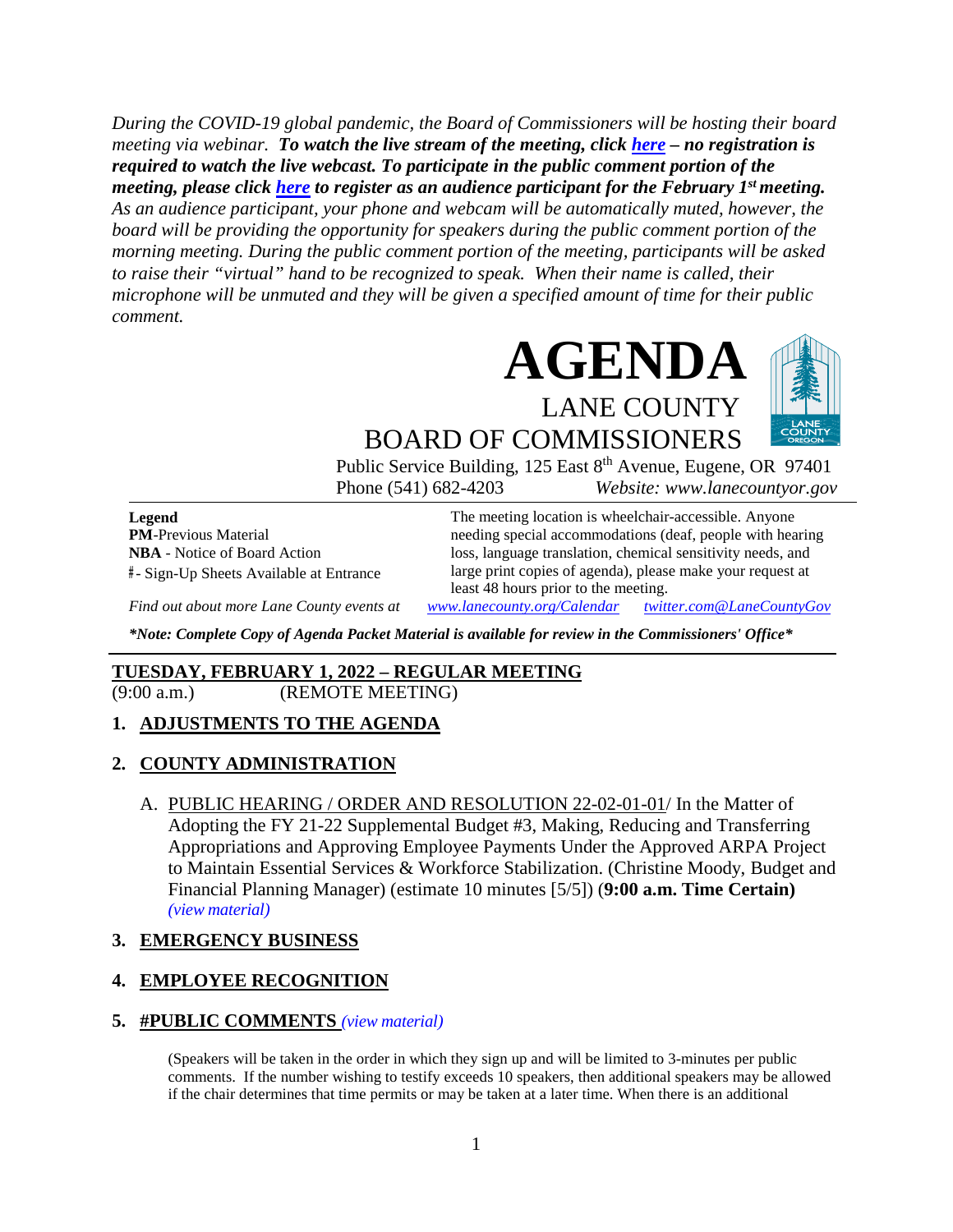opportunity for public comment in the afternoon, speakers will only be permitted to offer public comment on a specific topic once on the same day.)

If you wish to submit written comment, please send an email to [diana.jones@lanecountyor.gov](mailto:diana.jones@lanecountyor.gov) by no later than noon, the day before the scheduled meeting. **In the email subject line please include: PUBLIC COMMENT FOR MEETING DATE MM/DD/YYYY.** These emails will be compiled and will be included on the Board Agenda with a "view material" link. Please note, all emails submitted will be public record.

#### **6. COMMISSIONERS' RESPONSE TO PUBLIC COMMENTS AND/OR OTHER ISSUES AND REMONSTRANCE (estimate 10 minutes)**

### **Recess**

### **TUESDAY, FEBRUARY 1, 2022 – JOINT MEETING: BOARD OF HEALTH / BOARD OF COMMISSIONERS**

(Following Board of Commissioners Meeting) (REMOTE)

### **1. ADJUSTMENTS TO THE AGENDA**

### **2. EMERGENCY BUSINESS**

# **3. COUNTY ADMINISTRATION**

DISCUSSION/ COVID-19 RESPONSE AND RECOVERY (Steve Mokrohisky, County Administrator; Steve Adams, Incident Commander; Dr. Jocelyn Warren, Public Health Manager) (estimate 30 minutes [15/15])

#### **Adjourn**

### **7. SHERIFF'S OFFICE / PUBLIC WORKS / COUNTY ADMINISTRATION**

A. ORDER 22-02-01-02/ In the Matter of Allocating 13.7 Million in Estimated Road Fund Payments Awarded under the 3-Year Secure Rural Schools Act Extension to Improved Rural Patrol Services (Up to 7.2 Million over 5 Years) And to Replenish Road Fund Reserves and Fund Future Territorial Highway Improvements (Estimate of 6.5 Million) And Adding 5.0 FTE Deputy Sheriff Positions, 2.0 FTE Deputy Sheriff Detective Positions, and 1.0 FTE Deputy Sergeant Position to the General Fund within the Department of Public Safety. (Steve Mokrohisky, County Administrator; Sheriff Cliff Harrold, Peggy Keppler, County Engineer) (estimate 60 minutes [30/30]) (**10:30 a.m. Time Certain**) *(view [material\)](http://www.lanecountyor.gov/UserFiles/Servers/Server_3585797/File/Government/BCC/2022/2022_AGENDAS/020122agenda/T.7.A.pdf)*

### **8. CONSENT CALENDAR**

(All items listed here are considered to be routine by the Board of Commissioners and will be enacted by one motion in the form listed below. There will be no separate discussion of these items. If discussion is desired, that item will be removed from the Consent Calendar and will be considered separately.)

#### BEGINNING OF CONSENT CALENDAR \* \* \* \* (estimate 2 minutes)

# A. COUNTY ADMINISTRATION

Approval of minutes: 1/25/2022 *(view [material\)](http://www.lanecountyor.gov/UserFiles/Servers/Server_3585797/File/Government/BCC/2022/2022_AGENDAS/020122agenda/T.8.A.1.pdf)*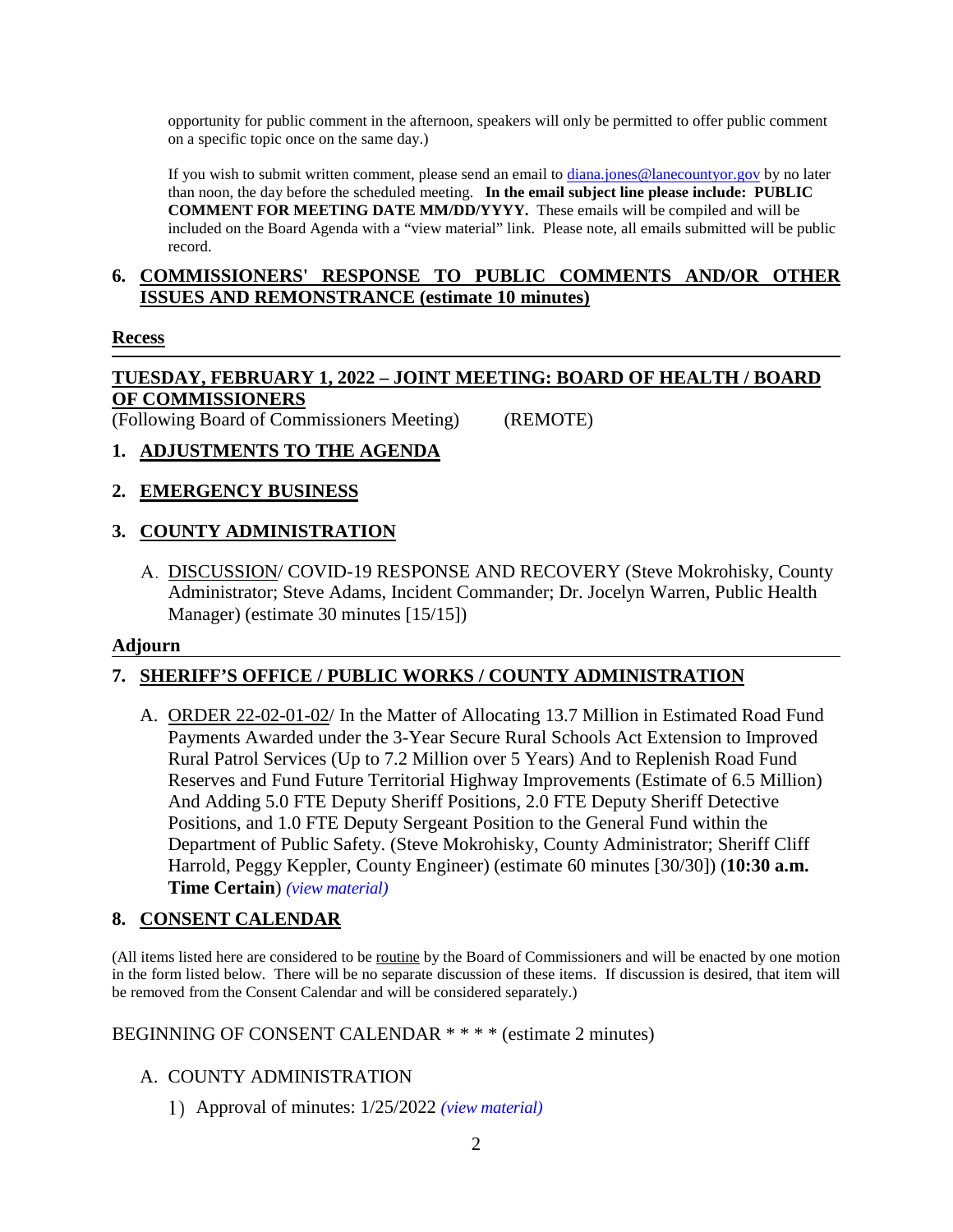- B. COUNTY COUNSEL
	- 1) ORDER 22-02-01-03/ In the Matter of appointing Nathan Phillips as A Commissioner of the Le Bleu Special Road District. (Andy Clark, Assistant County Counsel) *(view [material\)](http://www.lanecountyor.gov/UserFiles/Servers/Server_3585797/File/Government/BCC/2022/2022_AGENDAS/020122agenda/T.8.B.1.pdf)*
- C. HEALTH & HUMAN SERVICES
	- ORDER 22-02-01-04/ In the Matter of Delegating Authority to the County Administrator, Health & Human Services Director, Assistant Director and Administrative and Finance Manager, to Act as Authorized Representatives to Execute Billing and Reporting Documents Related to Mental and Physical Health Services for Issuance to Medicare and Medicaid. (Eve Gray, Director) *(view [material\)](http://www.lanecountyor.gov/UserFiles/Servers/Server_3585797/File/Government/BCC/2022/2022_AGENDAS/020122agenda/T.8.C.1.pdf)*
- D. PUBLIC WORKS
	- ORDER 22-02-01-05/ In the Matter of Accepting Two Road Dedication Deeds to be Used for County Road Purposes for Nelson Mountain Road, County Road No. 573. (17-07-29)(Mikeal Jay Blommé, Lane County Surveyor) *(view [material\)](http://www.lanecountyor.gov/UserFiles/Servers/Server_3585797/File/Government/BCC/2022/2022_AGENDAS/020122agenda/T.8.D.1.pdf)*

### END OF CONSENT CALENDAR \* \* \* \*

### **9. COUNTY COUNSEL**

A. Announcements

### **10. COUNTY ADMINISTRATION**

- A. Announcements
- **11. EXECUTIVE SESSION as per ORS 192.660** (Remote Meeting)

#### **12. OTHER BUSINESS**

#### **Recess**

*During the COVID-19 global pandemic, the Board of Commissioners will be hosting their board meeting via webinar. To watch the live stream of the meeting, click [here](https://lanecounty.org/cms/One.aspx?portalId=3585881&pageId=7842434) – no registration is required to watch the live webcast.* 

### **TUESDAY, FEBRUARY 1, 2022 – REGULAR MEETING**

(1:30 p.m.) (REMOTE MEETING)

### **13. PUBLIC WORKS**

A. DISCUSSION/ Lane County Parks Funding Implementation Work Plan & Calendar (PM & NBA 12/18/2018, 07/09/2019, 11/08/2021) (Brett Henry, Parks Division Manager, Bob Keefer, Special Districts Association of Oregon)(estimate 20 minutes [10/10]) *(view [material\)](http://www.lanecountyor.gov/UserFiles/Servers/Server_3585797/File/Government/BCC/2022/2022_AGENDAS/020122agenda/T.13.A.pdf)*

### **14. COMMISSIONERS' BUSINESS**

A. Announcements